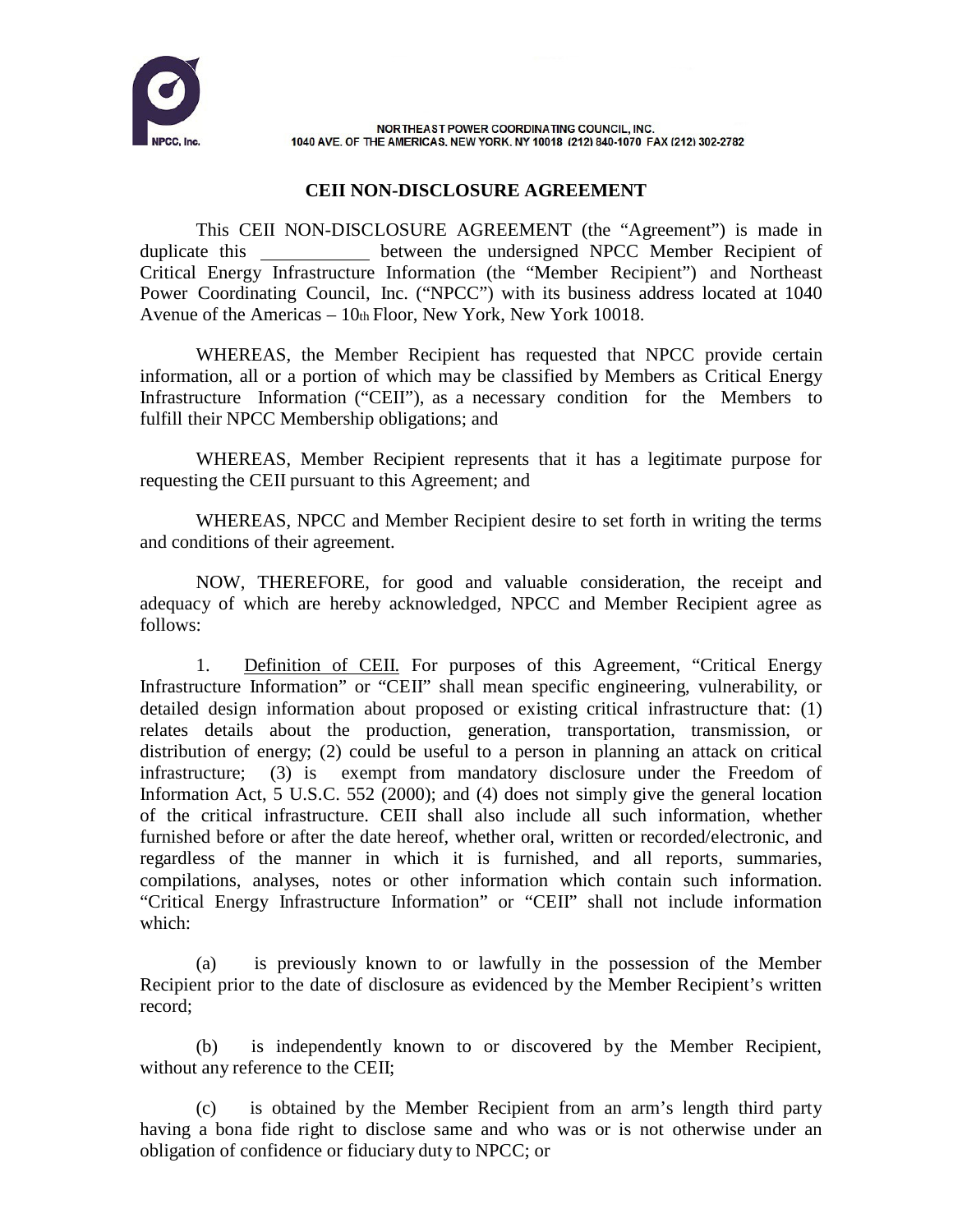(d) lawfully is or becomes public knowledge through no fault or omission of, or breach of this Agreement by, the Member Recipient.

## 2. Use and Protection of CEII.

(a) All CEII received by the Member Recipient from NPCC shall be maintained by the Member Recipient in a secure manner. Member Recipient may make copies of CEII, but such copies become CEII and subject to the provisions of this Agreement. Member Recipient may make notes of CEII, which shall be treated as CEII if they contain CEII.

(b) In addition to the rights granted to the Member Recipient in Section 8 below, Member Recipient may only discuss CEII with or disclose CEII to another Member recipient of the identical CEII.

(c) A Member Recipient will not knowingly use CEII directly or indirectly for an illegal purpose or for a purpose other than that for which the Member Recipient has requested the CEII.

(d) In the event that the Member Recipient is directed or legally required or obligated, either directly or indirectly, to disclose CEII by subpoena, law, a directive of a court, administrative agency or arbitration panel or other legal requirement, the Member Recipient hereby agrees to provide NPCC with prompt notice of said directive, requirement or obligation in order to enable NPCC to (i) seek an appropriate protective order or other remedy, (ii) consult with the Member Recipient with respect to taking steps to resist or narrow the scope of such directive, requirement or obligation, or (iii) waive compliance, in whole or in part, with the terms of this Agreement. In the event that such protective order or other remedy is not obtained, or NPCC waives compliance with the provisions hereof, the Member Recipient hereby agrees to furnish only that portion of the CEII which the Member Recipient's counsel advises is legally required and to exercise reasonable efforts to obtain assurance that confidential treatment will be accorded such CEII.

3. Return of CEII. Member Recipient must return CEII it receives pursuant to this Agreement to NPCC within seven days of a written request by NPCC to do so. Within such time period, the Member Recipient, if requested to do so, shall also submit to NPCC an affidavit stating that to the best of its knowledge, all CEII has been returned to NPCC.

4. Change in Status. If there is a change in status of the Member Recipient or any of Member Recipient's employees, subcontractors and agents who have agreed to be bound by the terms of this Agreement (e.g., employee of the Member Recipient leaves his or her employ, the Member Recipient's subcontractor or agent engagement is terminated or the Member Recipient is no longer a NPCC Member, etc.) the Member Recipient must inform NPCC immediately in writing at the address first given above (Attention: President, NPCC). NPCC may require the return of the CEII or its destruction.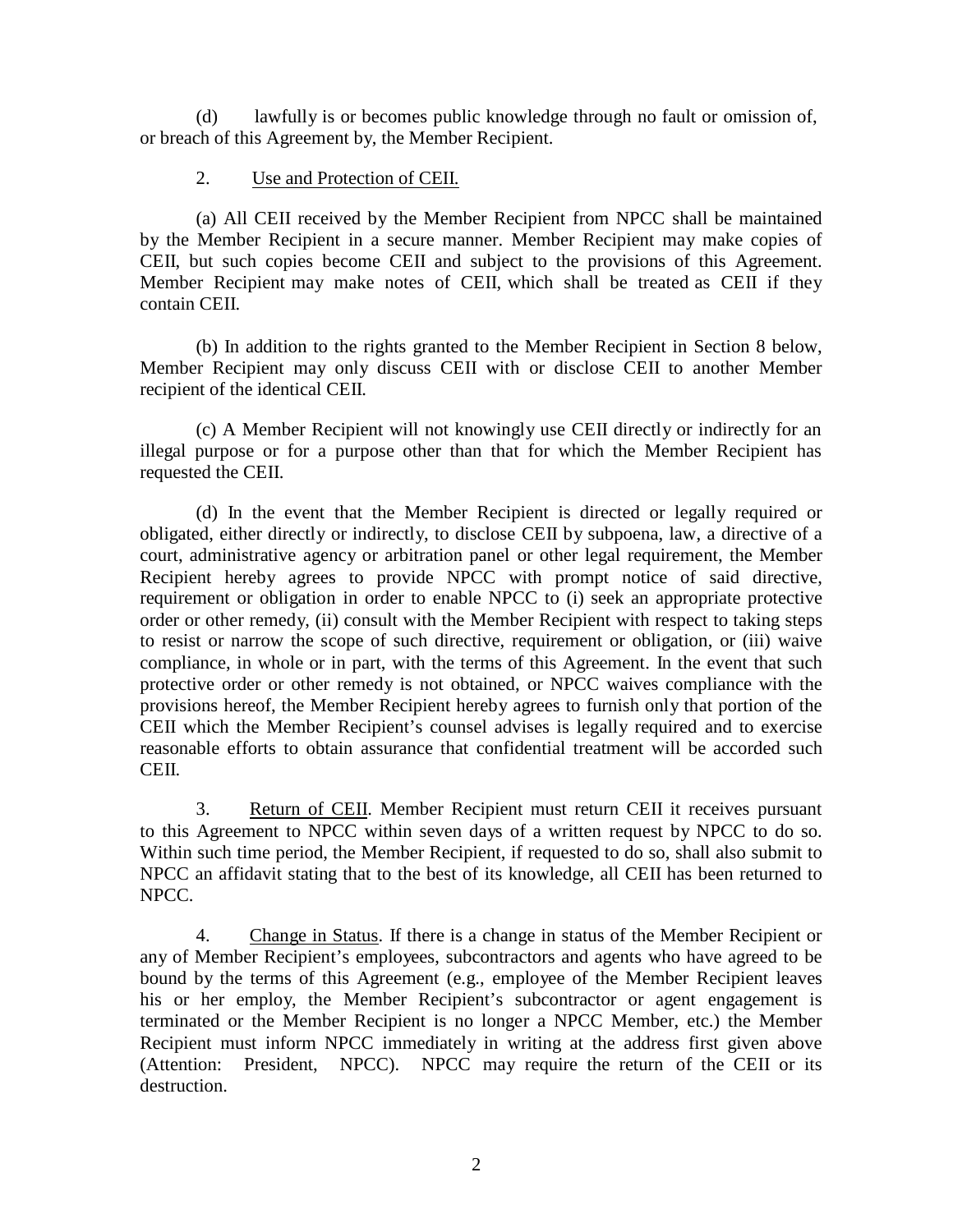5. CEII "On Loan". Information provided pursuant to this Agreement is deemed to be on loan and must be returned to NPCC upon request.

6. No Warranty. The CEII is provided "as is" with all faults. In no event shall NPCC be liable for the accuracy or completeness of the CEII. NPCC shall not have liability to the Member Recipient, or any other person or entity, for the Member Recipient's use of any CEII disclosed to it by NPCC pursuant to this Agreement.

7. Audit; Violation. NPCC may audit the Member Recipient's compliance with this Agreement. Without prejudice to the rights and remedies otherwise available to NPCC, NPCC shall be entitled to seek equitable relief by way of injunction or otherwise if the Member Recipient breaches or threatens to breach this Agreement. Violation of this Agreement may result in criminal or civil sanctions against the Member Recipient.

8. Survival. The Member Recipient remains bound by these provisions unless NPCC rescinds the CEII designation or a court of competent jurisdiction finds that the information does not qualify as CEII. The Member Recipient may share, disclose, discuss or copy any of the CEII with, to and/or for its employees, subcontractors and agents who need to know such information for the purpose for which the Member Recipient has requested the CEII and who have agreed, for the benefit of NPCC, to be bound (in the same manner as the Member Recipient) by the terms of this Agreement.

9. No Waiver. The Member Recipient understands and agrees that no failure or delay by NPCC in exercising any right, power or privilege hereunder shall operate as a waiver thereof, nor shall any single or partial exercise thereof preclude any other or further exercise thereof or the exercise of any right, power or privilege hereunder.

10. Governing Law. This Agreement shall be governed by and construed in accordance with the laws of New York State without regard to its conflicts of laws principles.

11. Assignment Prohibited. Any assignment of the Member Recipient's rights, obligations or duties under this Agreement without NPCC's prior written consent shall be void.

12. Entire Agreement. This Agreement contains the entire agreement between the parties concerning the protection of the CEII, and no modification of this Agreement or waiver of the terms and conditions hereof shall be binding upon the parties, unless approved in writing by each of them. Each party represents that its signatory below is authorized to enter into this Agreement on behalf of such party.